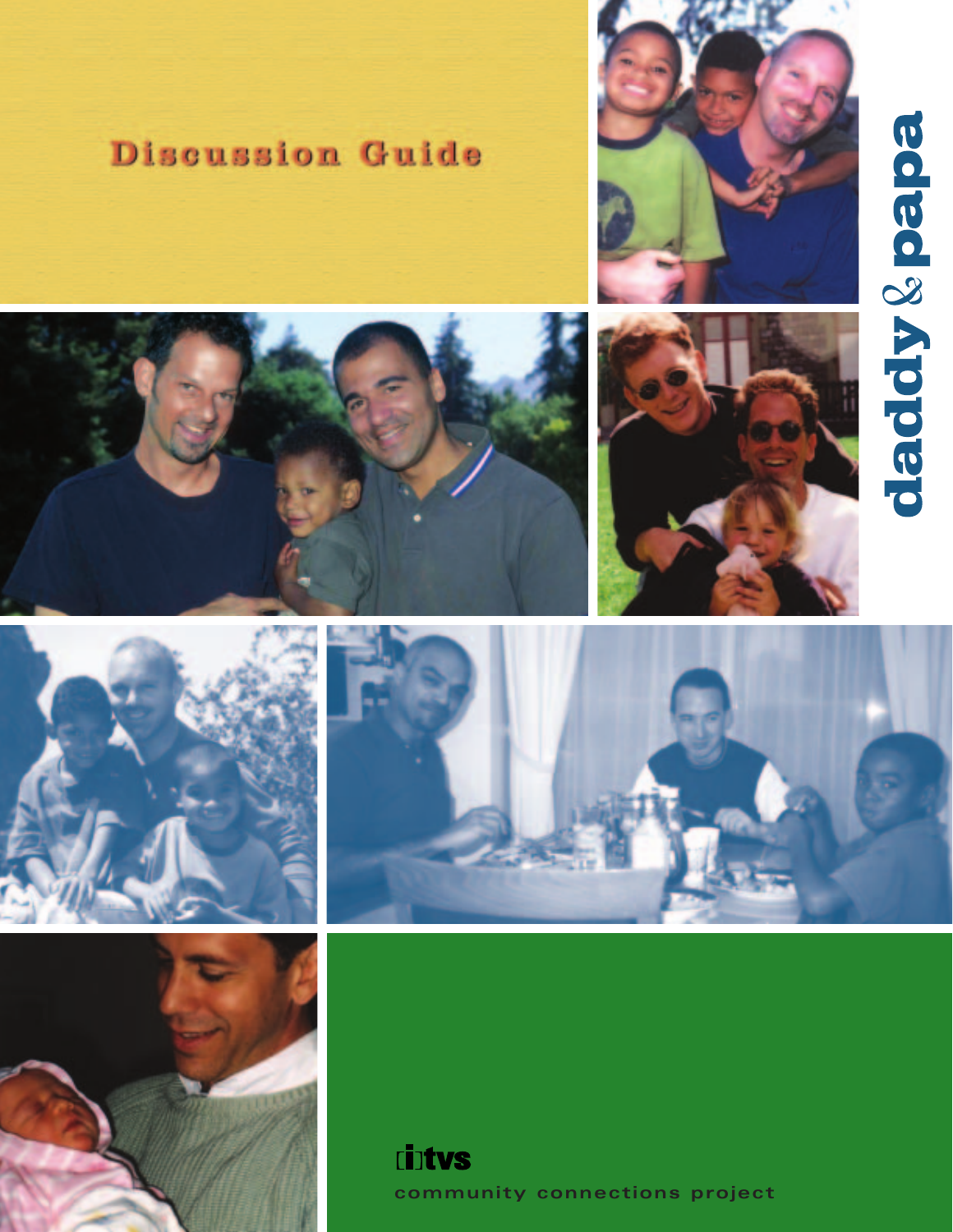# Loving fathers Another kind of American family Waiting children

DADDY & PAPA is a one-hour documentary about gay fathers who face both the routine and revolutionary challenges of becoming parents. As they change the landscape of the American family, these fathers wrestle with complicated issues—from legal barriers to transracial adoption, co-parenting to prejudice, gay divorce to surrogacy.

# Purpose of the guide

This guide is a valuable tool for using DADDY & PAPA to understand gay adoption, empower prospective fathers and match hard-to-place foster children with loving, highly-qualified new families. But most of all, we hope you will use this guide to create dialogue—whether you're a social worker, prospective parent, student, teacher or anyone else touched by the issues raised in the film. This guide will help you:

- **•** Facilitate forums and round table discussions
- **•** Understand the history of gay adoption and gay parenting in the United States
- **•** Debunk myths about the children of gay parents
- **•** Address the unique strategies and support that gay fathers need to raise their children
- **•** View gay fathers as an untapped resource for adoption advocates
- **•** Educate yourself and others about the challenges and possibilities of transracial adoption

I see gay families adopting as an untapped resource and I think a lot of gay people don't really realize that more and more… agencies are opening their doors wide open to people who want to explore this as a family option.

**— Sharon Anderson,**  social worker and adoption specialist, in DADDY & PAPA

**Tintys** 



# From the filmmaker

I hope the film will demystify some of the misinformation and stereotypes about gay families, and show that parenthood is parenthood, regardless of sexual orientation—the same diapers, sleep-deprivation, lunch boxes and moments of intense joy and pride.

At the same time the film shows that our families are different too—that our rarity makes us the subjects of intense curiosity, that we have to search for community and that as parents we need to work especially hard to make the world a safe and understanding place for our kids. I hope the film will inspire more gay men to become parents and encourage more social workers, judges and politicians to use their positions of power to make this possible.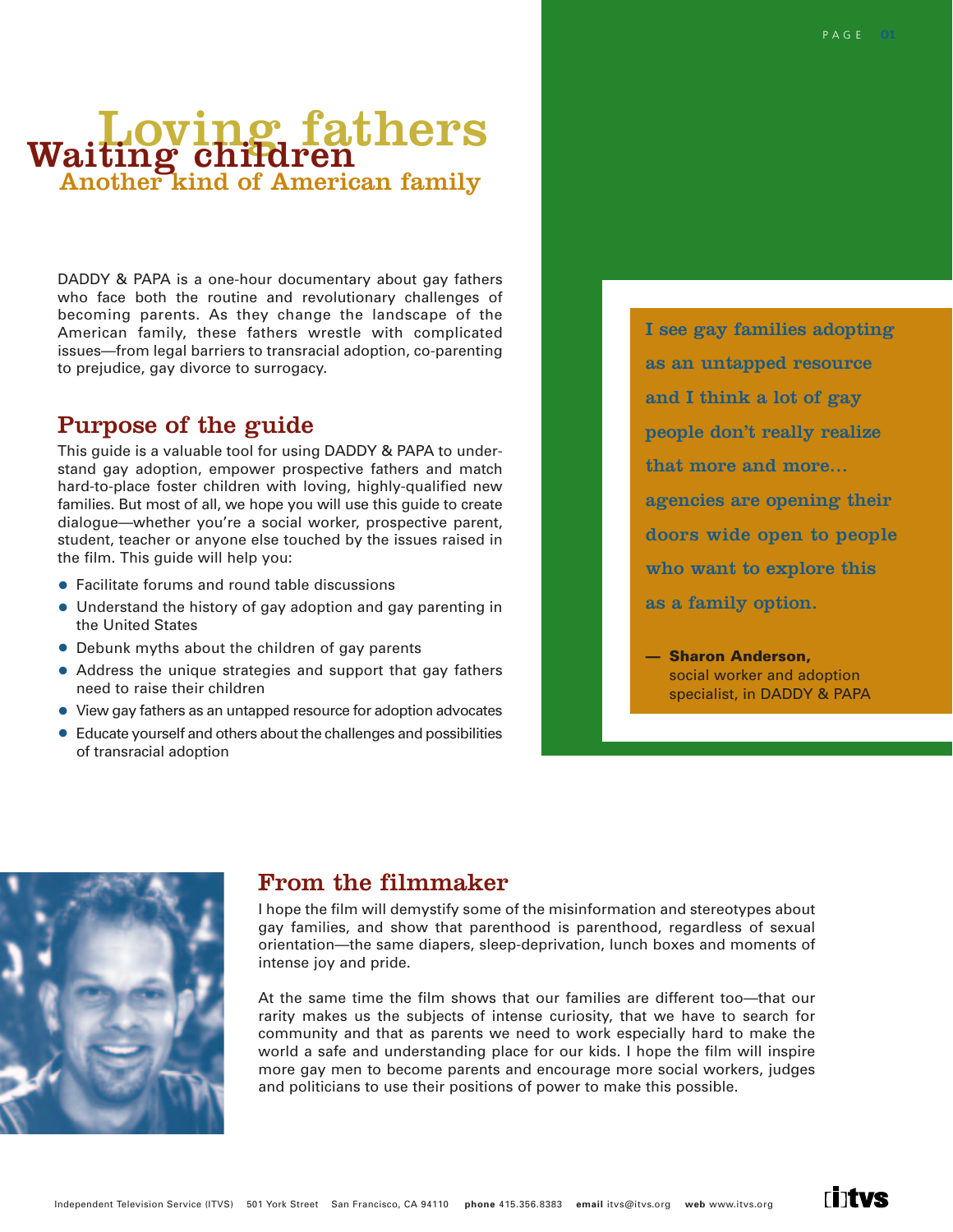

# Adoption and foster care facts

- **•** 556,000 children are in the United States foster care system.<sup>1</sup>
- **•** 131,000 foster children are awaiting adoption.<sup>1</sup>
- **•** 20-25% of the total foster child population will join an adoptive family.<sup>2</sup>
- **•** Since 1987, the foster child population has doubled while the number of licensed foster homes continues to decline.<sup>1</sup>

# Gay family facts

- **•** An estimated 4 million gay men and lesbians are raising 8-10 million children in the U.S.<sup>3</sup>
- **•** In one poll, 49% of gay people who were not parents said they would like to have children someday.4
- **•** Over 10 states either currently have or are considering legislation that limits gay adoption.
- **•** An estimated 30% of gay and lesbian people live in a committed relationship in the same residence.<sup>5</sup>

# Gay adoption

DADDY & PAPA profiles four gay families who adopt children. Each of the stories shares common themes but also deals with distinct legal, racial, personal and religious issues. For many, the film serves as an accessible introduction to the critical issues of gay adoption. For others, it provides strong anecdotal background to inform the personal, administrative and political decision-making processes.

For prospective parents, adoption is a complicated process. There is intense competition to adopt some children, such as healthy newborns, while others remain for years in overseas orphanages or in an American foster care system only designed for short-term care. In the U.S., over 130,000 foster children are awaiting adoption—over 60% of them children of color—and only 20-25% of these waiting children will join an adoptive family. This trend, combined with changing social values, presents new challenges for social workers and new opportunities for prospective parents who in the past were not traditionally considered good candidates—including single men and women, older couples, and gay men and lesbians, single or coupled.

# How can gay men form families?

For gay men who want to biologically father a child, there are several options. Some choose to conceive a child with a female friend, who may either sign over her parental rights to the father or enter into a co-parenting agreement with him. This agreement may also include the partners of both biological parents. Another option is to hire a surrogate mother to carry the child, for a fee that can range from \$65,000 to \$100,000.

But for many gay men, adoption is the route to raising a child. Adoption options for gay men include:

- **• Public foster care adoptions.** Public agencies match parents with eligible children within the state's foster care system, usually without an agency fee.
- **• Private domestic adoptions.** A variety of both nonprofit and for-profit private adoption agencies work directly with state foster care systems, birth parents and prospective parents. Agencies' rates vary from nominal fees to over \$35,000. Individuals may also arrange adoptions directly with birth parents.
- **International adoptions.** Private adoption agencies, both here and abroad, also work with U.S. citizens who want to adopt children from other countries. Fees and related costs vary dramatically. Many foreign countries will not approve adoptions to single and/or openly gay men.



**Tintys**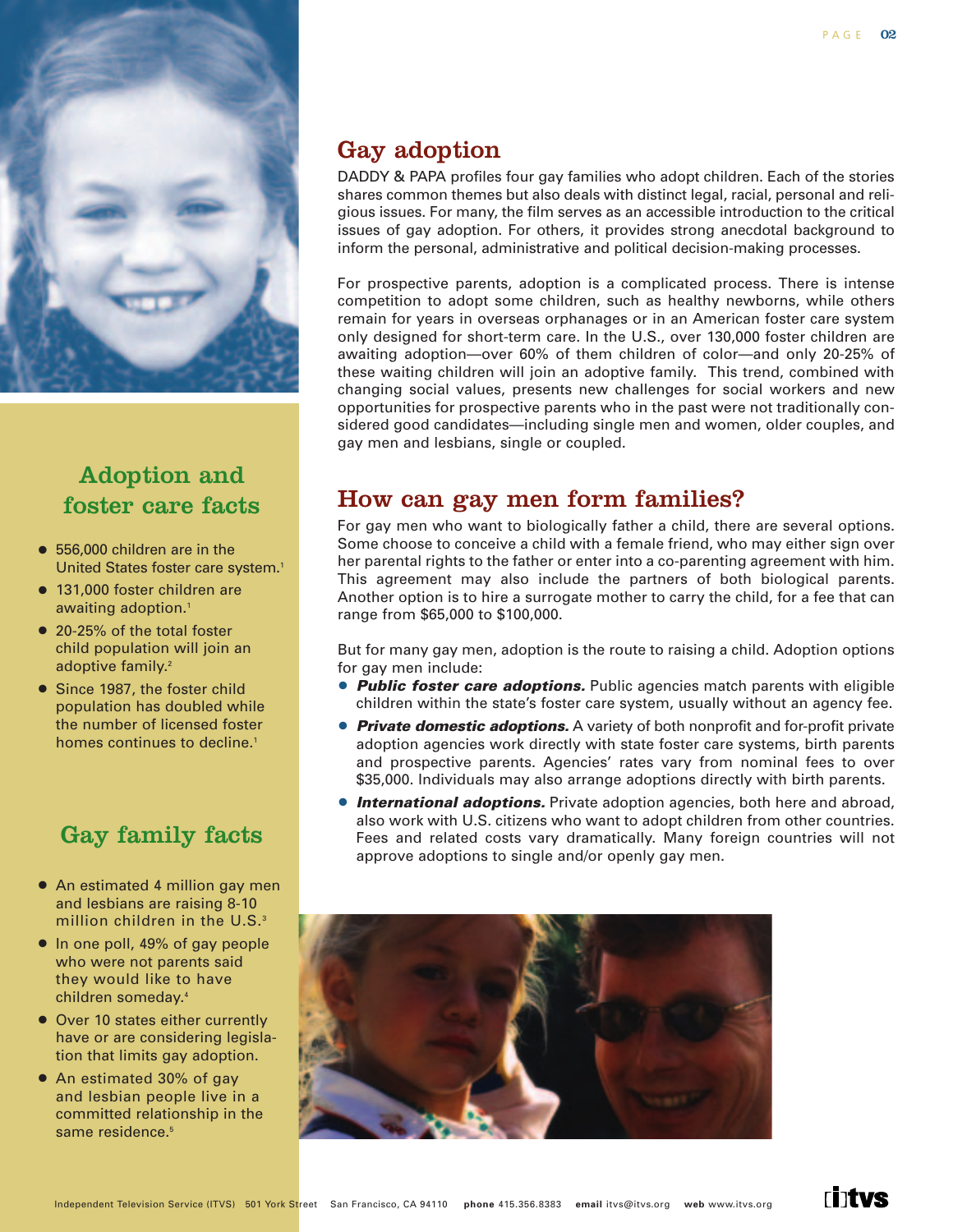# The legal landscape of gay adoption

Adoption laws vary from state to state. The following types of legal adoption are available to gay and lesbian parents:

- **• Individual adoption:** adoption by a single unmarried person
- **• Second parent adoption:** adoption by a second parent (who is the partner but not the legal spouse of the primary parent), granting a shared, legally recognized parental relationship to the child
- *Joint adoption:* simultaneous adoption by a couple, married or unmarried

The "best interest of the child" standard continues to guide case-by-case decisions in state courts, where judges' reactions to homosexual adoptive parents have ranged from supportive to hostile. While individual adoption is legal in all 50 states, as of April 2003 Florida state law still explicitly barred gay individuals from adopting, and there is no indication that judges in several other states permit openly gay individuals to adopt. Second parent adoption is not legal in all states, but in many states the courts continue to approve second parent adoptions by gay applicants. Finally, a few states have permitted joint adoptions by gay and lesbian couples, with courts granting case-by-case permission at the lower court level.

## How does gay adoption impact you?

As parents, social workers, citizens and leaders, we all participate in defining "family" and shaping the future of gay adoption. Many people have differing ideas about homosexuality, based both on their belief system and their understanding of the facts. Be aware and prepared that a discussion of DADDY & PAPA may invoke strong feelings and spark differences between participants.

# Can gay men adopt in my state?

The Human Rights Campaign Foundation at www.hrc.org/familynet/adoption\_laws.asp is a good place to start for state-by-state information. State laws continue to change rapidly as lawsuits both championing and challenging gay adoption continue to be brought before courts across the country.

As of April 2003, there are approximately 15 states which allow some form of joint adoption, second parent adoption or stepparent adoption; 20 states that permit single parent adoption; and only three states with laws that specifically forbid adoption to gay or same sex parents. However, just because a state doesn't have a law that says NO doesn't mean they will say YES. Another important factor is the county in which the adoption court proceedings are being heard.







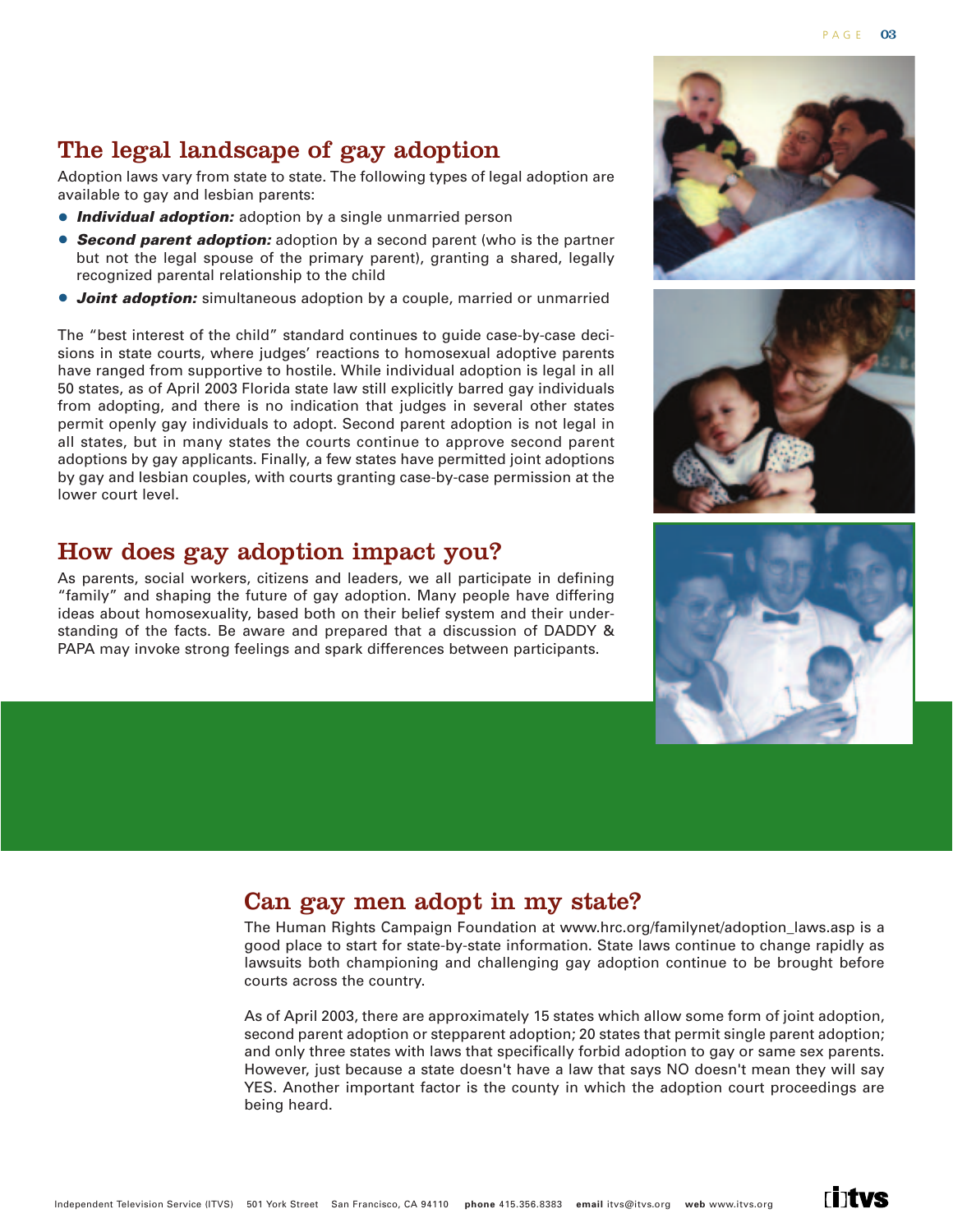

# Discussion questions

An experienced facilitator will begin by laying down ground rules for respecting each other's opinions and each other's privacy. The facilitator should establish a safe and welcoming environment, and keep the discussion on track. The following questions will help groups explore specific themes, scenes and issues raised by the film.

- **1.** One poll revealed that that 6 out of 10 Americans have had a personal experience with adoption<sup>7</sup>, meaning that they themselves, a family member or a close friend was adopted, had adopted a child or had placed a child for adoption. What is your personal experience with adoption? Drawing on your personal experience, what are the similarities and differences between adoptive and non-adoptive families?
- **2.** In 1988, the Child Welfare League of America issued its Standards for Adoption Service, stating, "Gay/lesbian adoptive applicants should be assessed the same as any other adoptive applicant. It should be recognized that sexual orientation and the capacity to nurture a child are separate issues." Do you agree or disagree? What parts of the film support or do not support this idea?
- **3.** In the film, Johnny Symons says, "As we swapped daycare and car seat stories with the other dads…were we mimicking straight people, trying to prove that we could be good parents, too? Or was this just the life of a parent, gay or straight, doing our best for our kids?" What experiences do gay parents share with other parents? What experiences are unique?
- **4.** For the children in the film, what seems to be different about growing up as the child of gay parents? How does it affect their everyday lives? How will it affect them as they grow older? What do you think they will be like when they grow up? If you grew up with heterosexual parents, how would things have been different for you growing up as the child of gay parents? Would you be different? How?

# Activities

### **DADDY & PAPA Role Play**

Use this activity to explore the decision-making process for both parents and social workers, or to introduce prospective parents to the adoption home study.

**Step 1:** Designate two people to play the role of a straight couple and one person to play the role of a social worker (You may want to have the facilitator play the role of the social worker).

**Step 2:** Bring the "straight couple" in front of the group, and prepare them to play the role of prospective parents preparing to go through the adoption home study. Give them (or allow them to create) a profile that includes class, race, circumstance, reasons for adopting and future plans. (For example: "You are a middle class white couple who lives in the suburbs. There are medical reasons why you can't have children biologically. You both plan to work after the adoption.")

**Step 3:** Start the conversation by having the two parents discuss the following questions about whether they are ready to start a family and go through the adoption process. Invite them to add other questions they think are important to preparing themselves.

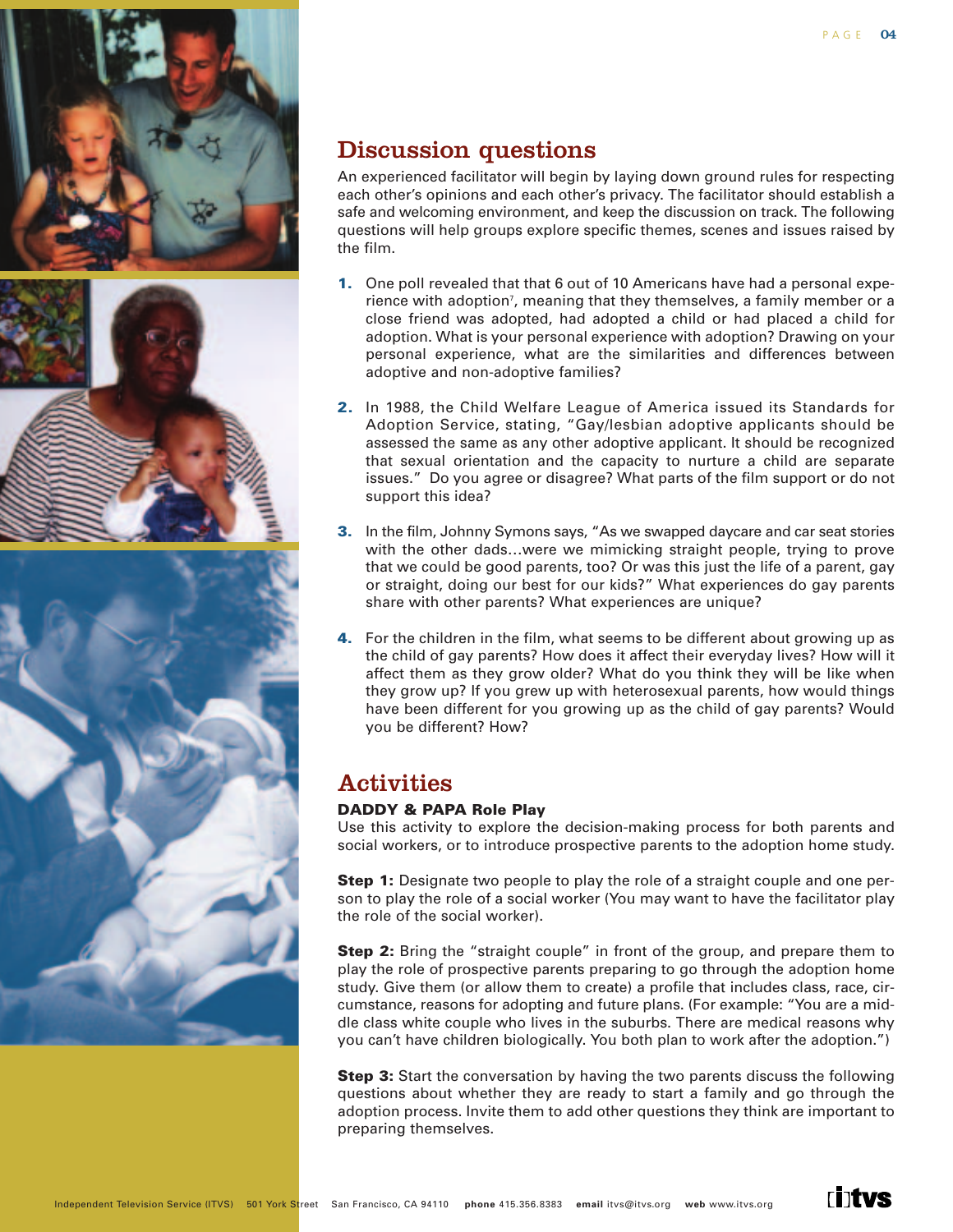### **Prospective Parents Questions**

- **•** What kind of community, family or support system do we have to offer a child?
- **•** Are we willing to adopt a child who is a different race from us? Has health problems? Special needs?
- **•** Are we prepared to go through a thorough evaluation that may seem intrusive and involve very personal questions?
- **•** If we adopt a special needs child, what kind of changes might we need to make in order to accommodate our child's needs? How will that impact our lifestyle?
- **•** What's going to be the biggest challenge for each of us about adopting a child? As a couple?

**Step 4:** Once the couple has evaluated their own preparedness, the social worker evaluates the couple as a prospective adoptive family. Use the following questions to challenge the couple's assumptions about their adoption qualifications, lifestyle and readiness to have a family.

- **•** How do your individual strengths and weaknesses complement a child's needs?
- **•** When did you first realize that you were straight, and did you get the support that you were looking for from friends, family and co-workers?
- **•** How does being straight affect your self-image, family and community support, relationships, sensitivity and personal responsibility?
- **•** How are you going to explain your family structure?
- **•** What will you say to your child if they encounter prejudice because you are straight?

**Step 5:** Discuss your initial reaction to the social worker's questions. How did this make you feel? Did it challenge your notions about how straight people might be treated differently than gay people in the adoption process?

# DADDY & PAPA discussion

Use the facts and statements below to explore the various issues about gay adoption. Use scenes from the film to support or rebut arguments.

- **• Should openly gay men and women be able to legally adopt?** Fact: Adoption is regulated by state law. In many states, gay men can adopt either as single parents or same-sex couples. A number of states, however, do ban or limit gay men from adopting.
- **• Should social workers consider gay men good candidates for adoptive parents?** Fact: Many adoption advocates acknowledge an unspoken ranking that favors married couples over gay men and lesbians (as well as over unmarried couples, single individuals and older applicants, to varying degrees). Other social workers note that in a climate where thousands of hard-to-place children go unadopted every year, gay people have traditionally been more willing to consider adopting these children.
- **•** Does having a gay parent have an impact on a child? *Fact:* Adoptive children of gay parents report facing prejudice and teasing from their peers because of their parents' sexual orientation, although research points to no significant developmental or socialization effects. Studies have also suggested that gay parents and their children may have more open dialogue and better communication about gender roles and sexuality than other parents and children.



# Can they ask that?

All adoption applicants go through a "home study" that evaluates the prospective parents. The questions concern many personal aspects of each applicant's life. In states that permit gay adoption, adoption advocates advise gay applicants to:

- **•** Tell the truth about your sexuality and be prepared to answer direct questions about coming out, your family, your selfimage, your partner, your relationships and your friends.
- **•** Request another social worker if you feel that your social worker is not comfortable working with a gay applicant.
- **•** Try another agency if your application is denied. Seek out a local gay parenting organization to ask for agency recommendations.

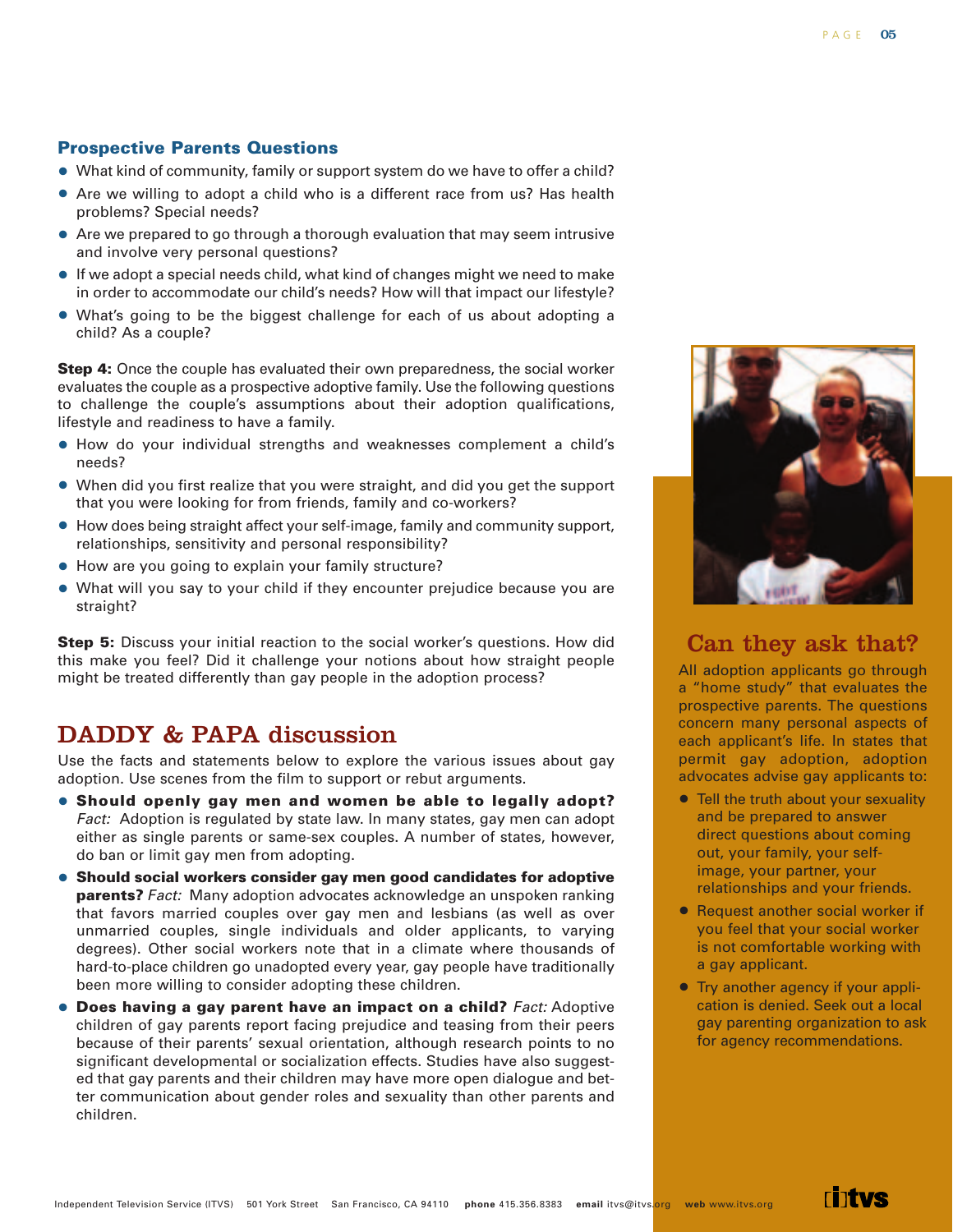I think that a lot of these men believe that they can just raise African American kids in a colorblind way, so that they don't really have to deal with race—and as long as there is love, it shouldn't matter. Well, that's bullshit.

— William Rogers, adoptive father in DADDY & PAPA



# Debunking the three great myths of gay parenting and how to deal with opposition<sup>8</sup>

When you two daddies came, I thought, "My God, not two daddies." I went through all kinds of things in my mind and I didn't want that for him. Because you know I heard a lot of stuff.

—Dora Dean Bradley, Zach's foster mother in DADDY & PAPA

### **When you come across people who don't agree with gay parenting, these are some of the things that you may hear.**

**Myth #1: Gay men and lesbians sexually abuse their children. Fact: Every** study on sexual abuse, by diverse organizations that range from the Child Welfare League of America to the Connecticut Correctional Institute, reports that homosexuals are no more likely to abuse children than heterosexuals. An estimated 90% of all pedophiles are heterosexual.

**Myth #2: Children of gay men and lesbians will turn out gay.** Fact: In the few studies conducted on this topic, there has been no evidence to suggest that the sexual orientation of adoptive or birth parents affects the sexuality of their children.

**Myth #3: Children of gay men and lesbians will have problems from growing up in an abnormal family.** Fact: Again, no existing study suggests that these children are psychologically or developmentally different from their counterparts. In fact, some psychologists suggest that gay parents are more likely to talk to their children about "difficult" issues, including discrimination, traditional gender roles and sexuality.

# Transracial adoption

As the film and this discussion guide have suggested, adoptive gay dads are often matched with children that social workers have a more difficult time placing in adoptive homes. This match often results in white gay men raising children of color. The majority of all foster children are children of color, including over 56,000 African American children awaiting adoption.<sup>12</sup>

Recent figures suggest that only 15% of adopted foster children are matched with parents of a different race<sup>13</sup>, but this rate is anecdotally known to be much higher for openly gay parents who adopt. The debate over the effects and legitimacy of transracial adoption is fierce, with opinions ranging from categorical rejection to the treatment of race as simply one of many factors in the adoption process. All agree, however, that transracial adoptions create unique challenges and require certain special parenting strategies.

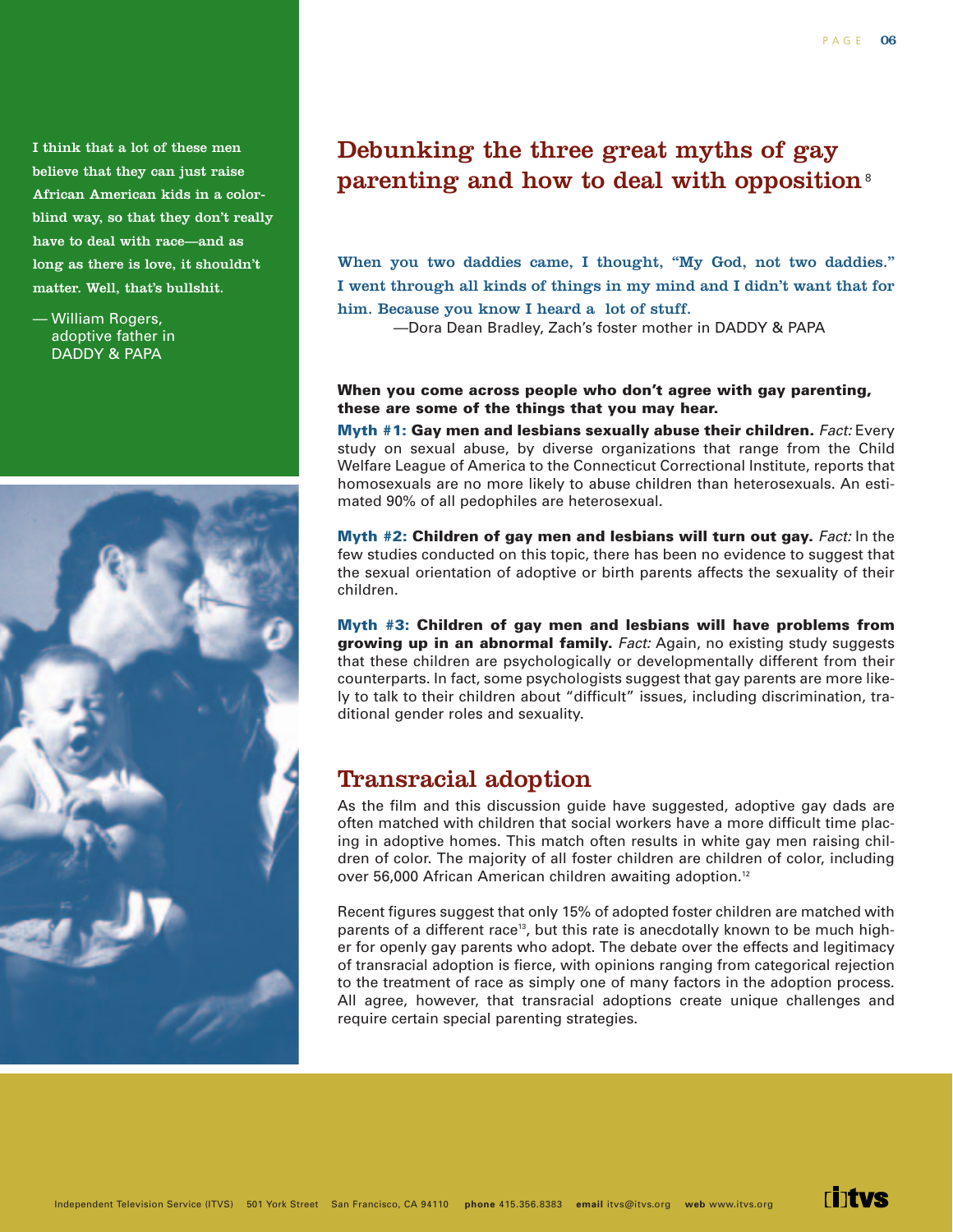# Race and child  $development<sup>14</sup>$

A rough guideline for development trends in children adopted by parents of different races.

### **0–3 years**

- **•** Aware of differences.
- **•** Little comprehension of labels.
- **•** Recite but don't understand adoption story.
- **•** Parental note: most societal reactions directed at parents

### **4–6 years**

- **•** Identify their racial group.
- **•** Associate positive and negative values.
- **•** May express desire to be same race as parent.
- **•** Peers question them about ethnicity.
- **•** Parental note: talk about societal messages

### **7–11 years**

- **•** May explore what it means to be part of a group.
- **•** Look for same race role models.
- **•** Adoption as loss.
- **•** Peers determine value of race.
- **•** Parental note: seek out positive cultural group activities

### **12–18 years**

- **•** Search for identity.
- **•** Model media images.
- **•** Increased embarrassment about parents.

# Starting the conversation

The following are special strategies recommended to parents who transracially adopt.<sup>14</sup> Do you agree or disagree with them? How do they link to the problems and families in the film? Which seem like the most useful or effective?

- **•** Prior to adopting children of a different race, parents must educate and evaluate themselves. They must assess their resources and community to figure out what steps they can take to connect their children to their "birth" culture.
- **•** Providing positive images of a child's heritage is not enough. Parents need to go beyond their own comfort zone to form intercultural relationships that reach into their home. Parents may need to seek out a bridge person to introduce them to group intercultural activities.
- **•** A parent must work with the child to directly address issues of race, creating conversations and activities that help the child feel good about his or her own racial and ethnic group.

# Discussion questions

**Open a larger discussion of transracial adoption using the following questions and scenes from the film:**

- **1.** As an African American adoptive father, William criticizes some white gay men's approach to parenting black children as ignoring the barrier of race, while Doug, a white father, explains, "Trying to raise a black child in a white home, I have to raise him in the culture that I'm familiar with and that I'm comfortable with." How does race affect the relationship of the parents and children in the film?
- **2.** "He's white and I'm black," nine-year old Oscar says when asked how Doug is different from other fathers. How does the importance of this difference change according to the age of the child?
- **3.** Thinking about raising two children of color in a largely white community, Kelly says, "I thought it was important for them to always be able to look across the table and see someone who looked like them." Why might this be important? Who do you think children like Kelly's turn to as role models? How might that be the same or different from children of same-race families?

# Activity: Transracial adoption quiz

### **Use this quiz to create dialogue and examine preconceived notions of transracial adoption.**

**1.** In 2000, 43% of white children "waiting" for adoption were adopted. What percentage of "waiting" children of color were adopted?

a) 15% b) 36% c) 55% d) 75%

- **2.** What percentage of all foster children in 2000 were children of color? a) 40% b) 59% c) 66% d) 75%
- **3.** Which of the following issues is least specific to transracial adoption?
	- a) adopted children losing their birth heritage
	- b) parents apologizing for their race
	- c) incorporating an unfamiliar culture into parents' lives
	- d) explaining why a child's birth parents put them up for adoption

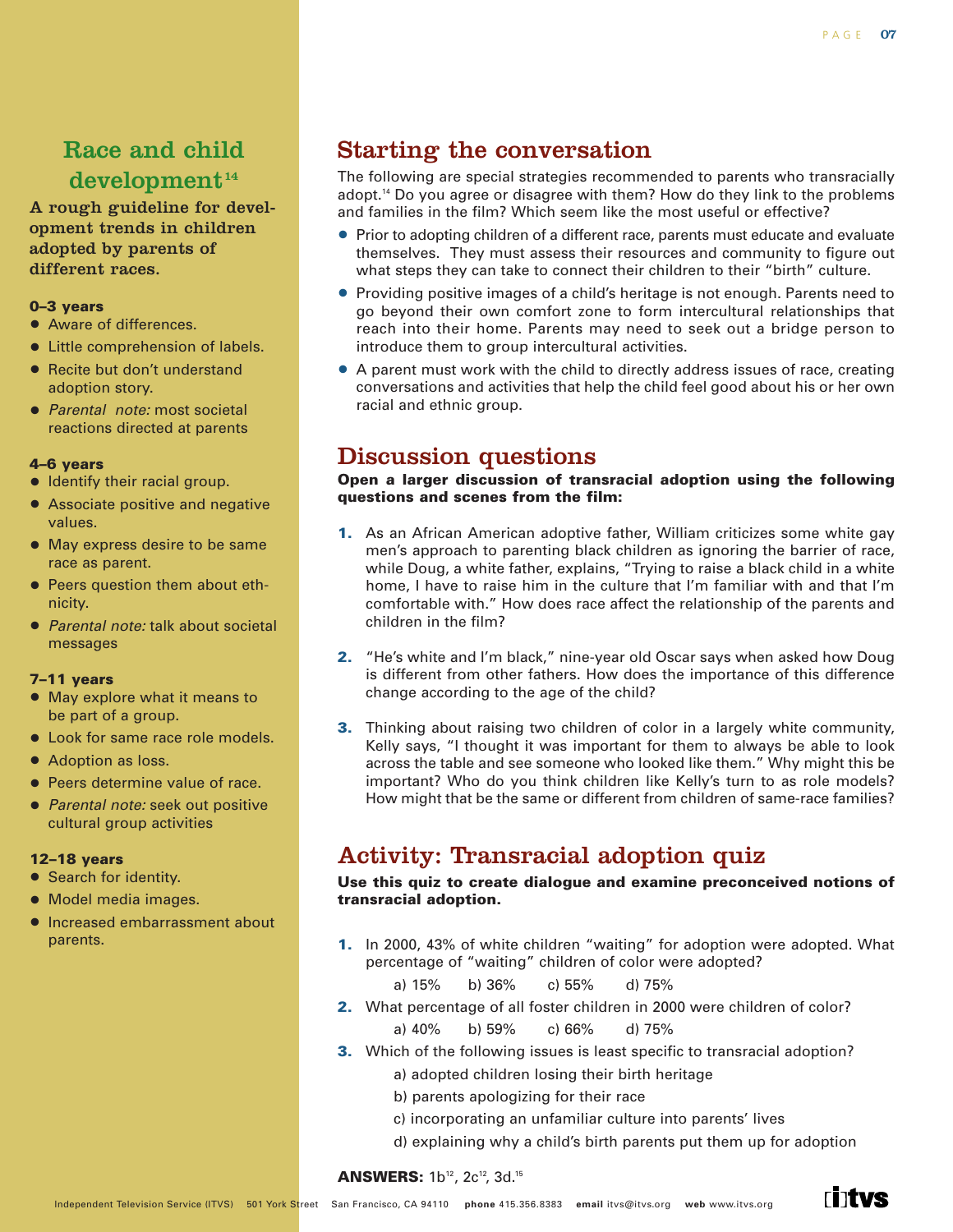Independent Television Service (ITVS) 501 York Street San Francisco, CA 94110 **phone** 415.356.8383 **email** itvs@itvs.org **web** www.itvs.org

# National partners and resources

### **American Civil Liberties Union (ACLU)**

The ACLU works to defend and preserve individuals' rights and liberties as guaranteed by the Constitution and laws of the United States. www.aclu.org

### **Adoptions From The Heart**

Adoptions From The Heart provides quality, comprehensive, on-going adoption services to all members of the adoption triad in private or agency adoption. www.adoptionsfromtheheart.org

### **Children Of Lesbians And Gays Everywhere (COLAGE)**

COLAGE engages, connects and empowers people to make the world a better place for children of lesbian, gay, bisexual and transgender parents and families. www.colage.org

### **Families Like Ours**

Families Like Ours provides adoptive and pre-adoptive families with a centralized free resource for information and support. www.familieslikeours.org

### **The Gay, Lesbian and Straight Education Network (GLSEN)**

GLSEN strives to assure that each member of every school community is valued and respected, regardless of sexual orientation or gender identity/expression. www.glsen.org

### **National Association of Social Workers (NASW)**

NASW works to enhance the professional development of its members, to create and maintain professional standards and to advance sound social policies. www.naswdc.org

### **National Adoption Information Clearinghouse (NAIC)**

NAIC provides information on all aspects of adoption for professionals, policy makers and the general public. www.calib.com/naic

### **Unitarian Universalist Association (UUA)**

A faith-based organization with historical roots in the Jewish and Christian traditions, the UUA actively supports the rights of bisexual, gay and lesbian people. www.uua.org

**For more educational resources, please visit www.itvs.org/outreach/toolkits.**